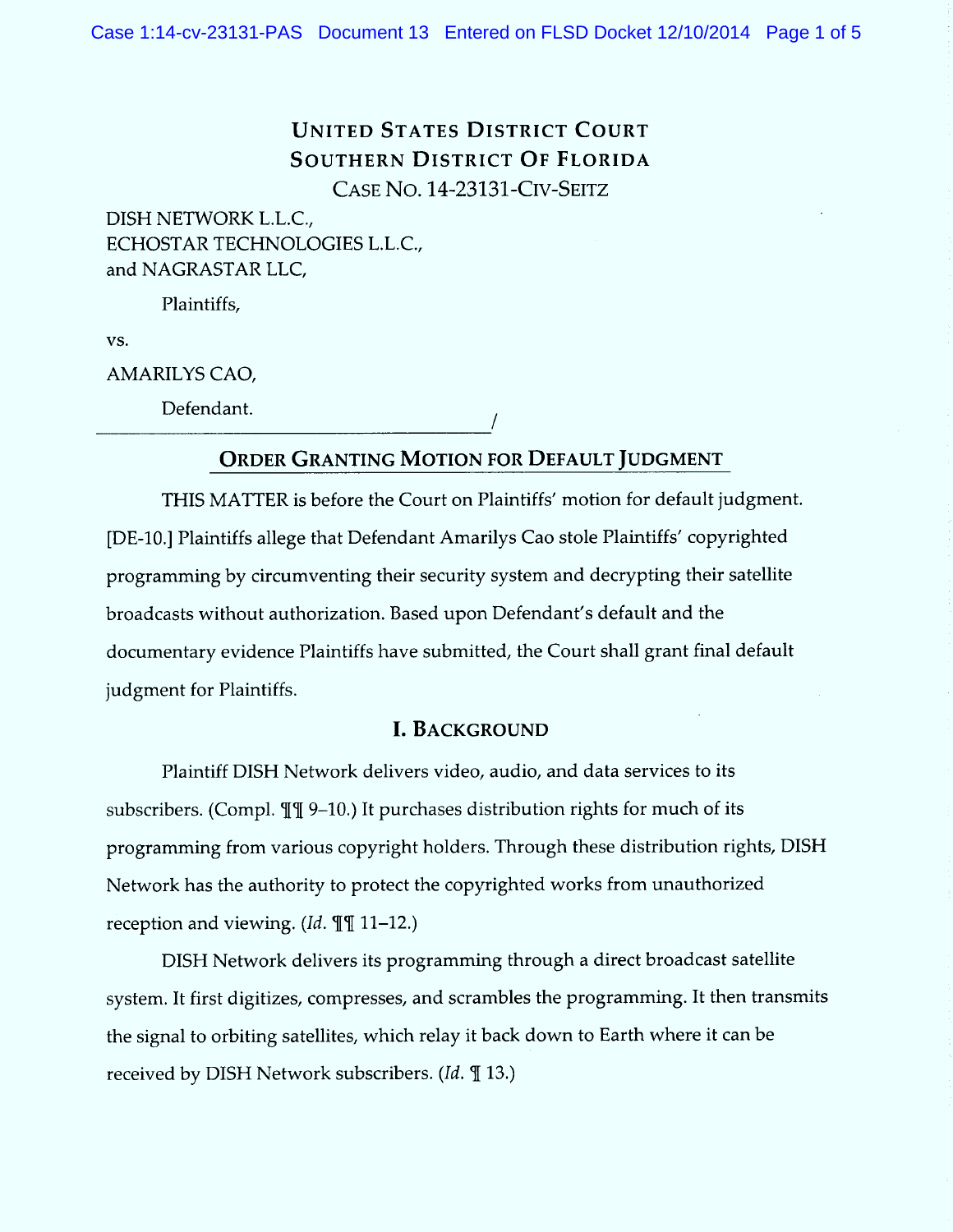Plaintiffs EchoStar Technologies and NagraStar respectively make a receiver and a "smart card" that, together, enable subscribers to access DISH Network programming. The receiver processes the incoming satellite signal and forwards an encrypted part of the transmission (the ''entitlement control message'') to the smart card. lf the customer has the required authorization, the smart card decrypts the entitlement control message to reveal a "control word," which is then transmitted back to the receiver in order to decrypt the satellite signal. To ensure that customers can only access programming within their subscriptions, DISH Network assigns unique serial numbers to each receiver and smart card. (Id.  $\P\P$  17–18; see also Declaration of Gregory Duval [DE-10-2].)

NFusion Private Server (''NFPS'') is a pirate internet-key-sharing television service that provides end-users with the software and decryption codes needed to descramble DISH Network television programming without paying DISH Network. (Id. % 25.) Defendant purchased ten subscriptions to NFPS at various times between May 2011 and January 2012, and used NFPS to receive and descramble DISH Network copyrighted television programming without authorization. Specifically, Defendant used piracy-enabling software to retrieve control words from the NFPS server, which allowed him to decrypt DISH Network programming. (Compl.  $\mathbb{I}$  1 26–27, 41; Declaration of Steven Rogers [DE-10-3].)

On August 26, 2014, Plaintiffs filed their Complaint against Defendant. (DE-1.J Defendant was served on September 12, 2014. [DE-6.] Plaintiffs also submitted evidence that Defendant is not an infant, an incompetent, on active duty in the military, or otherwise exempted under 50 App. U.S.C.A. § 521, which protects servicemembers from default judgments. (DE-8J. On October 16, 2014, the Clerk of Court, pursuant to Rule 55(a) of the Federal Rules of Civil Procedure, entered default against Defendant for failure to appear, plead, or otherwise defend this action. (DE-9.) To date, Defendant has not sought to vacate this default. On November 10, 2014, Plaintiffs filed the instant motion for default judgment, to which Defendant has failed to respond. Plaintiffs seek

2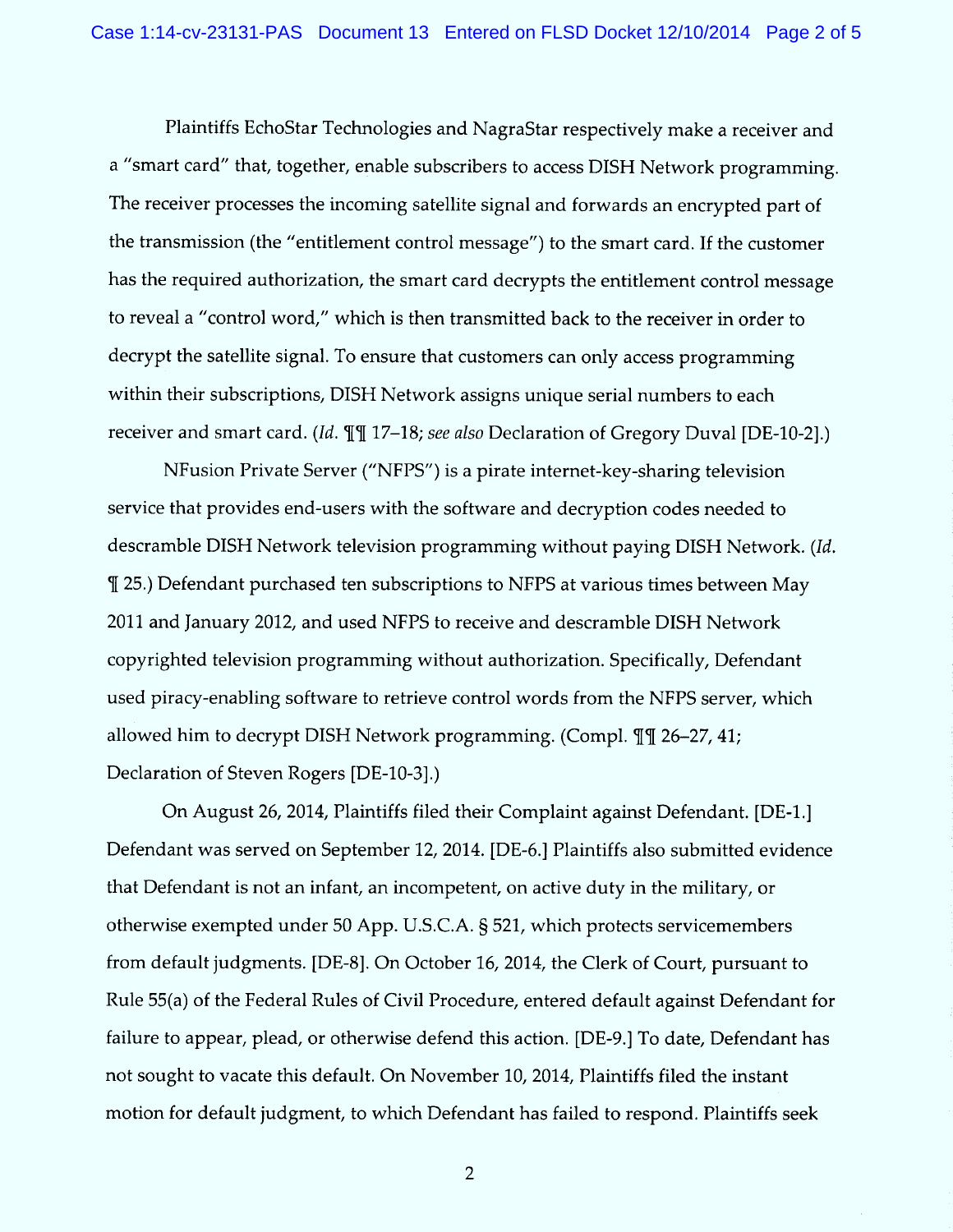$$10,000$  in statutory damages under 18 U.S.C. § 2520(c)(2)(B) and a permanent injunction.

#### II. LIABILITY

A court may enter a default judgment against a properly served defendant, who, like Defendant here, failed to timely file a responsive pleading. Fed. R. Civ. P. 55(b)(2). By such a default, all of Plaintiffs' well-pled allegations in the Complaint are deemed admitted. Buchanan v. Bowman, 820 F.2d 359, 361 (11th Cir. 1987).

The allegations in Plaintiffs' Complaint, in conjunction with record evidence, support a finding that Defendant "intentionally intercept[ed]" an "electronic communication" in violation of 18 U.S.C.  $\S$  2511(1)(a). First, DISH Network's satellite television broadcasts are "electronic communications." See, e.g., DIRECTV, Inc.  $v$ . Brown, 371 F.3d 814 (11th Cir. 2004) (affirming judgment arising out of interception of satellite broadcasts). Second, Plaintiffs have submitted evidence that Defendant purchased NFPS subscriptions and then used his access to the NFPS server to intercept and decrypt Plaintiffs' copyrighted satellite television programming without authorization. (See Rogers Dec1.)

## **III. DAMAGES**

Plaintiffs seek \$10,000 in liquidated statutory damages under 18 U.S.C. §  $2520(c)(2)(B)$ .<sup>1</sup> Because this is a liquidated sum, default judgment may be entered without a hearing. Jenkins v. Clerk of Court, U.S. Dist. Court, S. Dist. of Fla., 150 Fed. Appx. 988, 989 (11th Cir. 2005) (citing United Artists Corp. v. Freeman, 605 F.2d 854, 857 (5th Cir. 1979)). However, an award of liquidated damages under this section is discretionary. DIRECTV, Inc. v. Brown, 371 F.3d 814, 818 (11th Cir. 2004).

 $1$  Plaintiffs have standing to bring a civil action and to recover damages because their electronic communications were "intercepted, disclosed, or intentionally used." Id.  $§$  2520(a).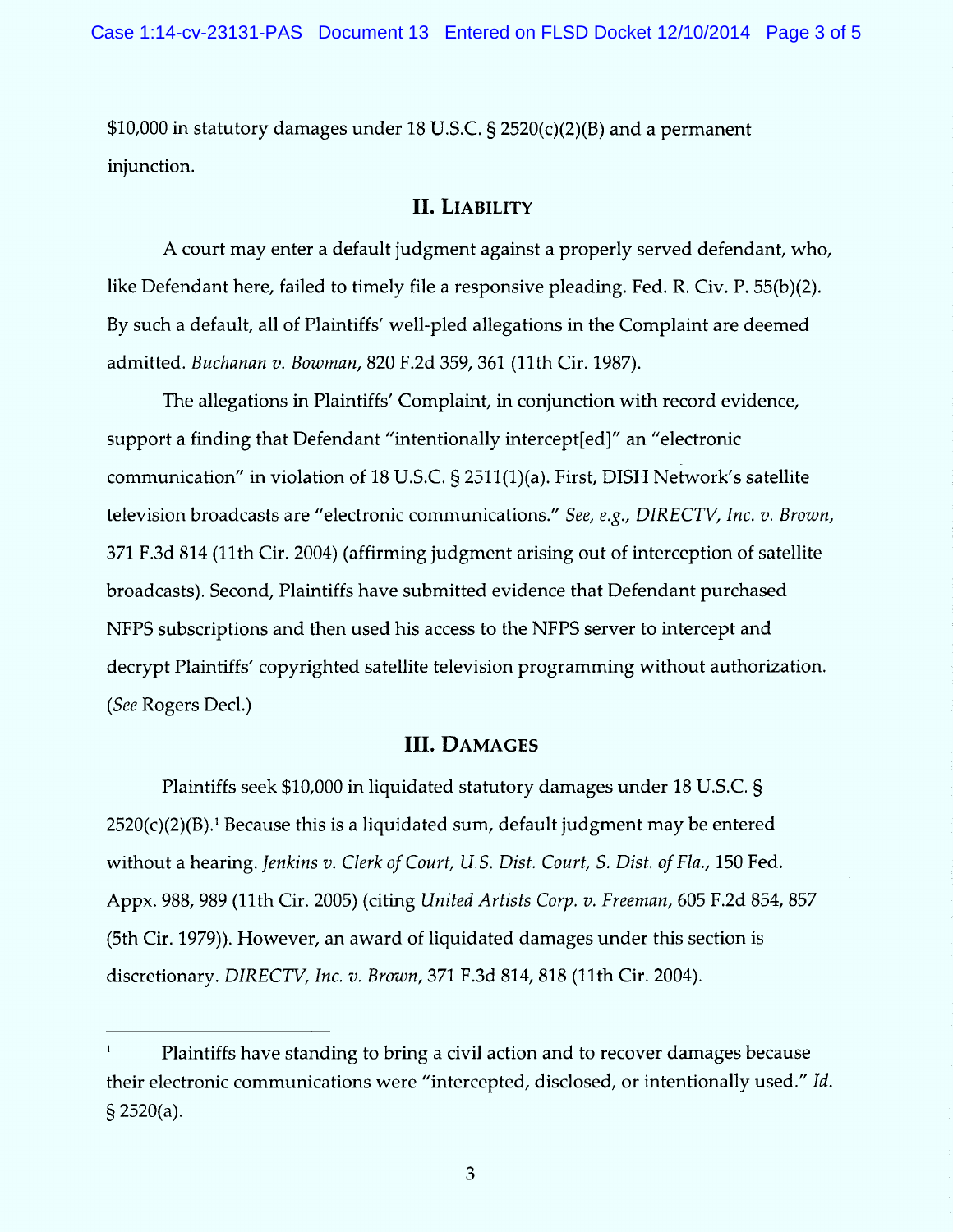In exercising this discretion, courts have looked at the following factors:

- 1) "the duration of the interception or the extent of the disclosure,"  $DIRECTV$ , Inc. v. Griffin, 290 F. Supp. 2d 1340, 1348 (M.D. Fla. 2003) (citation omitted);
- 2) "whether there was a reasonable purpose for the violation," DIRECTV, Inc.  $v$ . Rawlins, 523 F.3d 318, 325-26 (4th Cir. 2008) (citation omitted);
- 3) "whether the defendant profited from the interception," Griffin, 290 F. Supp. 2d at 1348; see also Brown, 371 F.3d at 818;
- 4) ''whether there was actual damage to the victim,'' including ''the extent of any intrusion into the victim's privacy," Rawlins, 523 F.3d at 325;
- 5) "the defendant's ability to pay an award of statutory damages," Griffin, 290 F. Supp. 2d at 1349;
- 6) ''whether there was any useful purpose to be served by imposing the statutory damages amount," Rawlins, 523 F.3d at 326, including "whether the defendant has already been punished in some other proceeding," Griffin, 290 F. Supp. 2d at 1348.

In light of these factors, the Court finds that statutory damages of \$10,000 are warranted. The evidence shows that Defendant profited from the interception: he purchased ten NFPS subscriptions, at least some of which he resold to various customers. (Rogers Decl. Exs. 18–20.) It is also clear that numerous interceptions took place, although the precise extent is unclear. (Id.) By buying and reselling NFPS subscriptions, Defendant damaged DISH Network by compromising its security system and depriving it of potential revenue from customers with a proven willingness to pay for programming. In contrast, there was no reasonable purpose for Defendant's violation, and by defaulting, Defendant has failed to demonstrate any inability to pay. Aw arding statutory damages would thus serve the useful purposes of compensating Plaintiffs and deterring theft for profit.

4